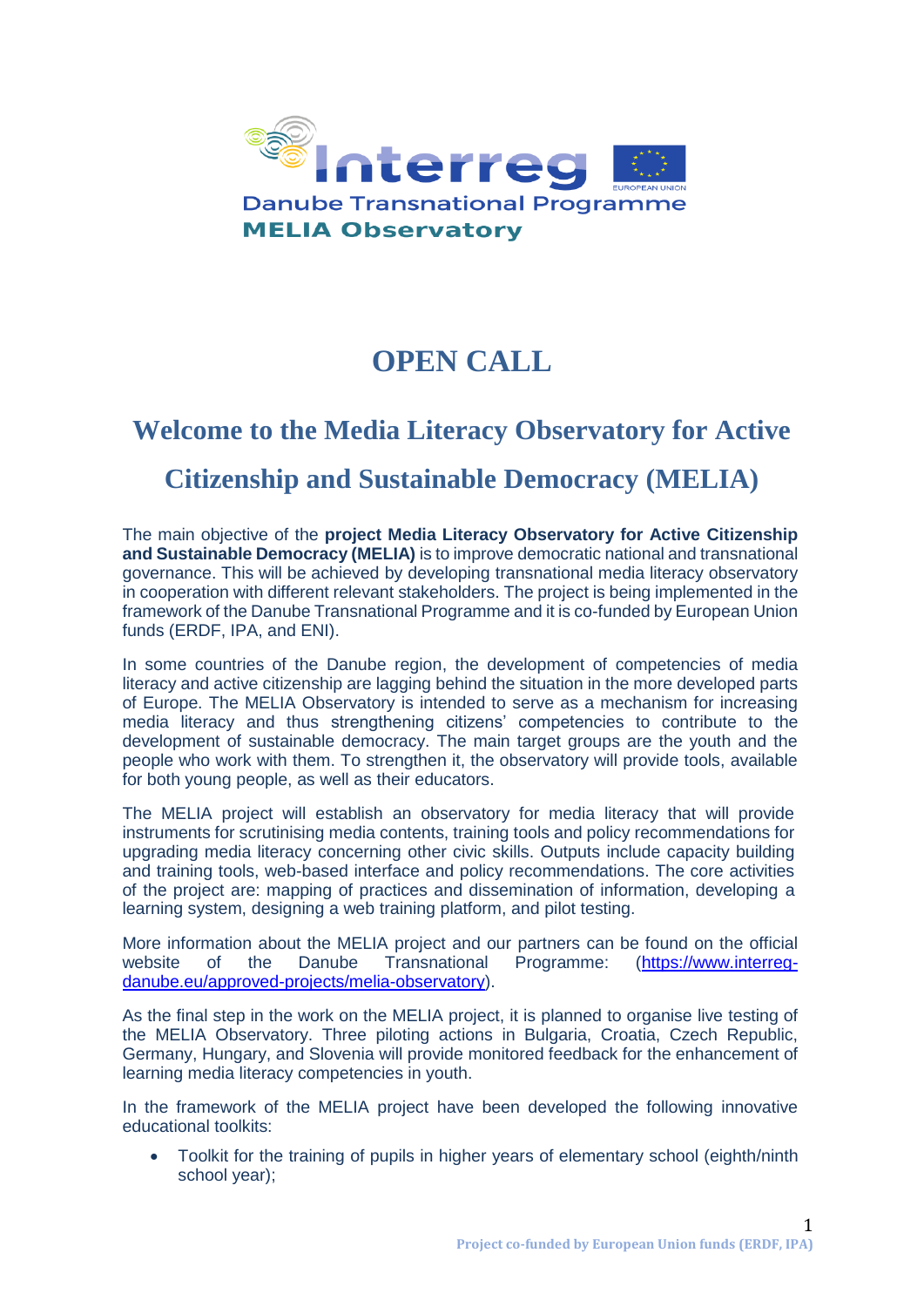- Toolkit for the training of high school students (with a focus on vocational schools);
- Toolkit for the training of youth educators (teachers, tutors, coaches, representatives of NGOs, etc.)

The major task of the three pilots will be to test the knowledge, attitudes and behaviour of the representatives of selected audiences:

- Pilot 1: Pupils in elementary schools will be carried out in Germany and Hungary;
- Pilot 2: Students in vocational schools will be carried out in the Czech Republic and Croatia;
- **Pilot 3: Youth Educators will be carried out in Bulgaria and Slovenia.**

Specifically for Pilot Study 3 with youth educators, the goal is to test MELIA Observatory tools and services with people who are involved in both formal and informal education of the youth as teachers, supervisors, tutors, representatives of NGOs, etc. The overall goal is to empower teachers and trainers working with youth in their confidence and capacities to use media education techniques in their classrooms.

The Research Centre Regional and Global Development (REGLO) is the responsible organisation for carrying out the pilot testing in Bulgaria.

#### **What can you expect?**

The programme of the testing will be organised in two sessions and will cover two themes for each session:

### **Topics for the first Session in September 2022:**

- Behaviour on Social Networks;
- Critical Thinking Skills.

### **Topics for the second Session in October 2022:**

- Manipulation and Propaganda:
- Politics.

More information on the educational toolkits can be found at the following link:

[https://www.interreg-danube.eu/approved-projects/melia-observatory/section/materials-for](https://www.interreg-danube.eu/approved-projects/melia-observatory/section/materials-for-educators)[educators](https://www.interreg-danube.eu/approved-projects/melia-observatory/section/materials-for-educators)

### **The organisation of the testing**

Each participant in the pilot testing will have an opportunity to review and study the developed educational toolkits online. The first pilot testing will be in the first week of September, and the second - is in the last week of October 2022. The same youth educators are expected to participate in both sessions and review the four formulated topics. After each session, the participants will be asked to fill up a structured questionnaire to get feedback on the usability and applicability of the training toolkits.